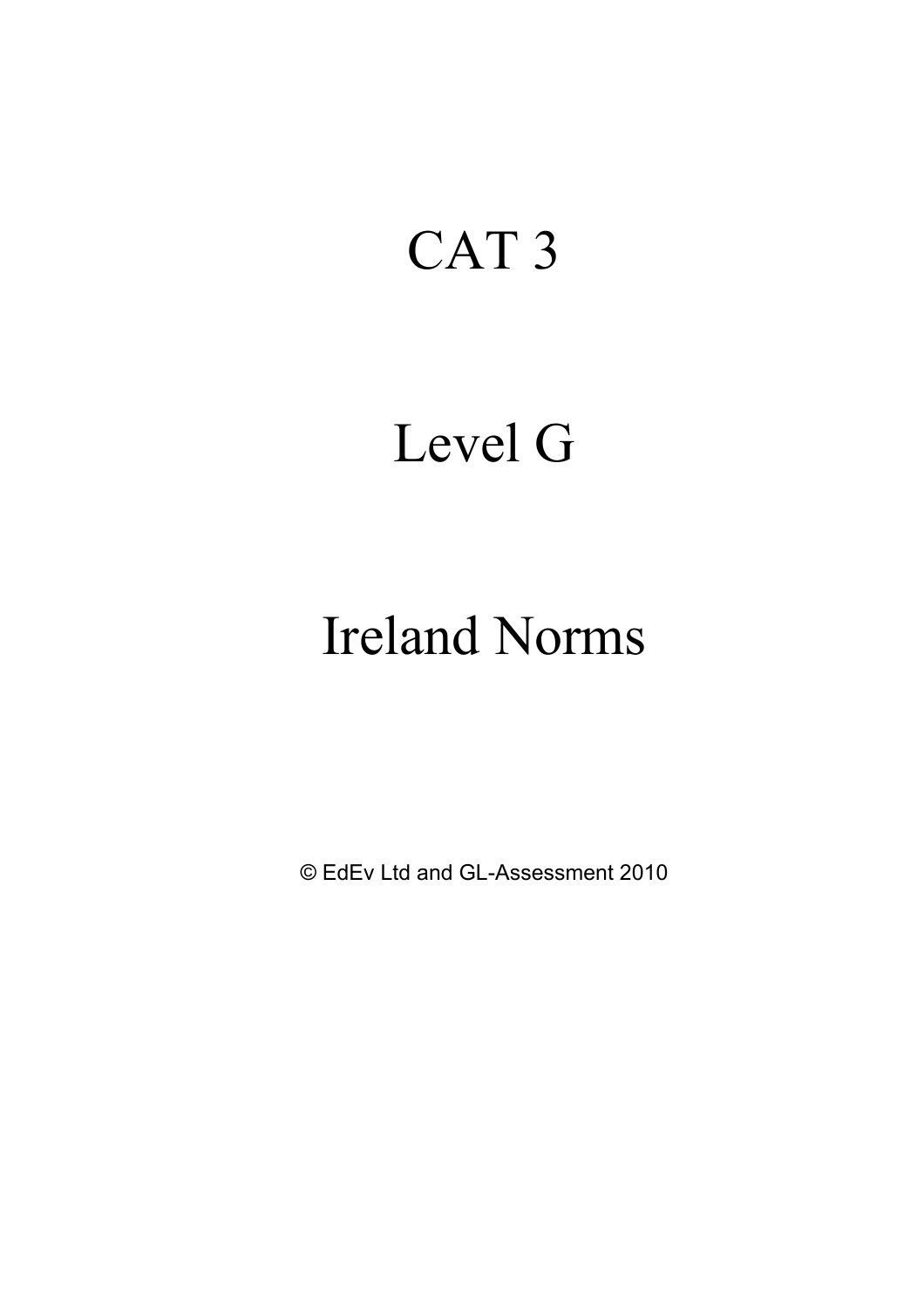### **Table 1. CAT Level G – Verbal Battery: Norms for ages 13:06 to 16:02+ (3rd years typically)**

© EdEv Ltd and GL-Assessment 2010

| Raw          | <b>Standard</b><br>Age |                         |                |
|--------------|------------------------|-------------------------|----------------|
| <b>Score</b> | <b>Score</b>           | <b>Stanine</b>          | <b>PR</b>      |
| 0            | 59                     | $\overline{1}$          | 1              |
| 1            | 59                     | $\mathbf{1}$            | 1              |
| $\mathbf 2$  | 59                     | 1                       | 1              |
| 3            | 59                     | 1                       | $\mathbf{1}$   |
| 4            | 59                     | $\mathbf{1}$            | 1              |
| 5            | 59                     | $\overline{1}$          | 1              |
| 6            | 59                     | $\mathbf{1}$            | $\mathbf{1}$   |
| 7            | 61                     | $\overline{1}$          | 1              |
| 8            | 63                     | $\overline{1}$          | 1              |
| 9            | 64                     | 1                       | $\overline{1}$ |
| 10           | 65                     | $\overline{1}$          | $\overline{1}$ |
| 11           | 66                     | $\overline{1}$          | 1              |
| 12           | 68                     | 1                       | $\overline{c}$ |
| 13           | 70                     | 1                       | 2              |
| 14           | 70                     | $\mathbf{1}$            | $\overline{2}$ |
| 15           | 72                     | $\overline{1}$          | 3              |
| 16           | 74                     | $\overline{c}$          | 4              |
| 17           | 74                     | $\overline{\mathbf{c}}$ | 4              |
| 18           | 75                     | $\overline{\mathbf{c}}$ | 5              |
| 19           | 76                     | $\overline{c}$          | 5              |
| 20           | 77                     | $\overline{c}$          | 6              |
| 21           | 78                     | $\overline{c}$          | $\overline{7}$ |
| 22           | 79                     | $\overline{c}$          | 8              |
| 23           | 79                     | 2                       | 8              |
| 24           | 80                     | $\overline{\mathbf{c}}$ | 9              |
| 25           | 81                     | $\overline{\mathbf{c}}$ | 10             |
| 26           | 82                     | 3                       | 12             |
| 27           | 83                     | 3                       | 13             |
| 28           | 83                     | 3                       | 13             |
| 29           | 84                     | 3                       | 14             |
| 30           | 85                     | 3                       | 15             |
| 31           | 86                     | 3                       | 18             |
| 32           | 87                     | 3                       | 19             |
| 33           | 87                     | 3                       | 19             |
| 34           | 88                     | 3                       | 21             |
| 35           | 89                     | 4                       | 23             |
| 36           | 89                     | 4                       | 23             |
| 37           | 90                     | 4                       | 25             |
| 38           | 91                     | 4                       | 27             |
| 39           | 92                     | 4                       | 30             |
| 40           | 92                     | 4                       | 30             |
| 41           | 93                     | 4                       | 32             |
| 42           | 94                     | 4                       | 34             |

|              | <b>Standard</b> |                |                 |
|--------------|-----------------|----------------|-----------------|
| Raw          | Age             |                |                 |
| <b>Score</b> | <b>Score</b>    | <b>Stanine</b> | PR              |
| 43           | 95              | 4              | 37              |
| 44           | 95              | 4              | $\overline{37}$ |
| 45           | 96              | 4              | 40              |
| 46           | 97              | 5              | 42              |
| 47           | 97              | 5              | 42              |
| 48           | 98              | 5              | 45              |
| 49           | 99              | 5              | 47              |
| 50           | 100             | 5              | 50              |
| 51           | 100             | 5              | 50              |
| 52           | 101             | 5              | 53              |
| 53           | 102             | 5              | 55              |
| 54           | 103             | 5              | 58              |
| 55           | 104             | 6              | 61              |
| 56           | 105             | 6              | 63              |
| 57           | 106             | 6              | 66              |
| 58           | 106             | 6              | 66              |
| 59           | 107             | 6              | 68              |
| 60           | 108             | 6              | 70              |
| 61           | 110             | 6              | 75              |
| 62           | 111             | 6              | 77              |
| 63           | 112             | 7              | 79              |
| 64           | 114             | 7              | 82              |
| 65           | 115             | 7              | 84              |
| 66           | 117             | 7              | 87              |
| 67           | 119             | 8              | 90              |
| 68           | 122             | 8              | 93              |
| 69           | 124             | 8              | 95              |
| 70           | 126             | 8              | 96              |
| 71           | 127             | 9              | 96              |
| 72           | 130             | 9              | 98              |
| 73           | 132             | 9              | 98              |
| 74           | 136             | 9              | 99              |
| 75           | 139             | 9              | 99              |
| 76           | 141             | 9              | 99              |
| 77           | 141             | 9              | 99              |
| 78           | 141             | 9              | 99              |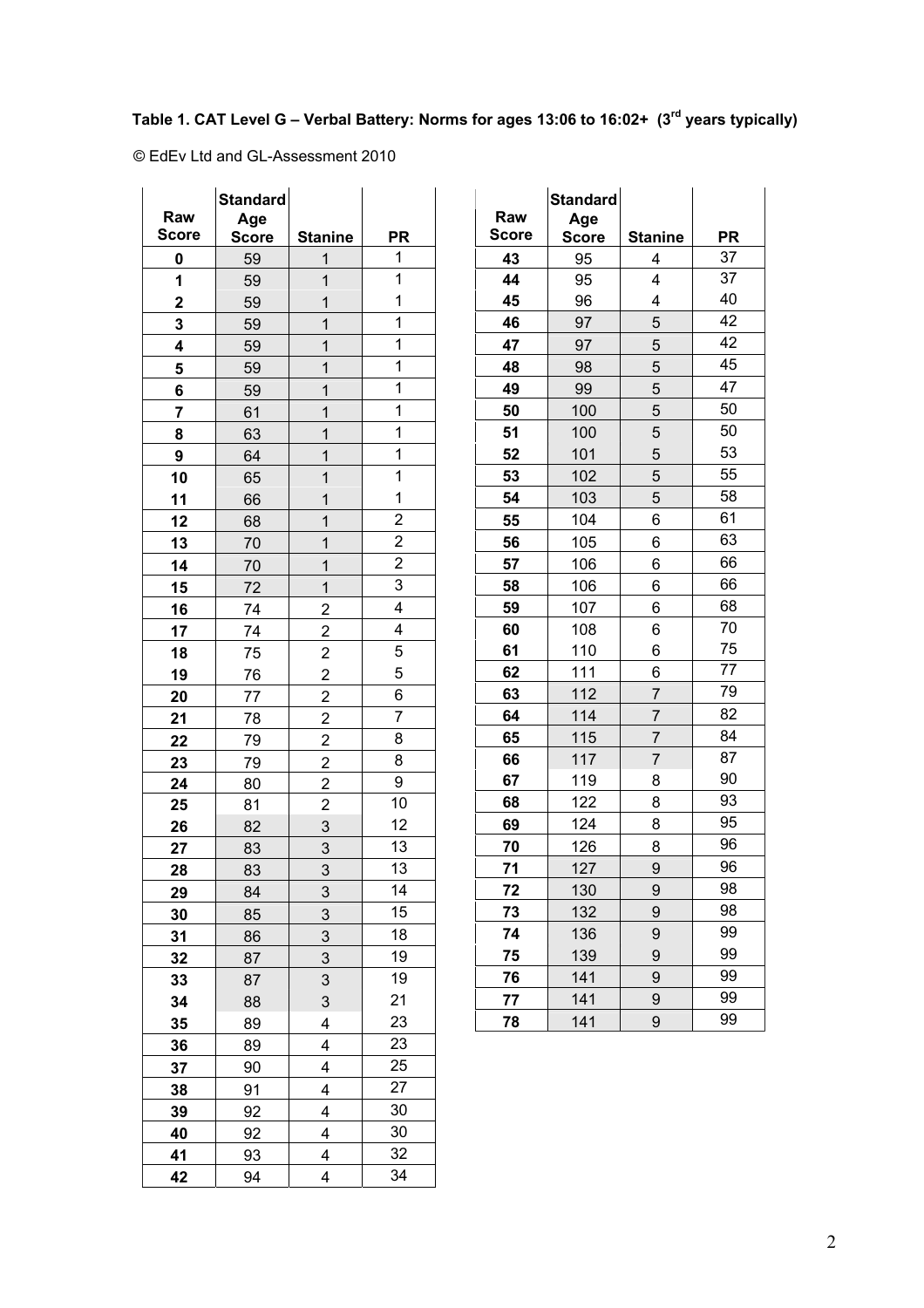#### **Table 2. CAT Level G - Quantitative Battery : Norms for ages 13:06 to 16:02+ (3rd years typically)**

© EdEv Ltd and GL-Assessment 2010

|                             | <b>Standard</b> |                                  |                         |
|-----------------------------|-----------------|----------------------------------|-------------------------|
| Raw                         | Age             |                                  |                         |
| <b>Score</b><br>$\mathbf 0$ | <b>Score</b>    | <b>Stanine</b><br>$\overline{1}$ | <b>PR</b><br>1          |
| 1                           | 59              | $\mathbf{1}$                     | $\mathbf 1$             |
|                             | 59              |                                  | $\overline{1}$          |
| $\overline{2}$              | 59              | 1<br>1                           | $\mathbf{1}$            |
| 3<br>4                      | 59<br>59        | 1                                | 1                       |
|                             | 59              | $\overline{1}$                   | 1                       |
| 5<br>6                      | 64              | 1                                | $\mathbf 1$             |
| $\overline{\mathbf{r}}$     | 66              | $\overline{1}$                   | $\overline{\mathbf{1}}$ |
| 8                           | 67              | $\mathbf{1}$                     | $\mathbf{1}$            |
| 9                           | 70              | $\mathbf{1}$                     | $\overline{\mathbf{c}}$ |
| 10                          | 71              | $\overline{1}$                   | 3                       |
| 11                          | 73              | $\overline{\mathbf{c}}$          | $\overline{4}$          |
| 12                          | 75              | $\overline{2}$                   | $\overline{5}$          |
| 13                          | 76              | $\overline{\mathbf{c}}$          | 5                       |
| 14                          | 77              | $\overline{2}$                   | 6                       |
| 15                          | 79              | $\overline{2}$                   | 8                       |
| 16                          | 80              | $\overline{\mathbf{c}}$          | 9                       |
| 17                          | 82              | $\overline{3}$                   | 12                      |
| 18                          | 83              | 3                                | 13                      |
| 19                          | 85              | 3                                | 16                      |
| 20                          | 86              | $\overline{3}$                   | 18                      |
| 21                          | 87              | 3                                | 19                      |
| 22                          | 88              | 3                                | 21                      |
| 23                          | 89              | 4                                | 23                      |
| 24                          | 90              | 4                                | 25                      |
| 25                          | 92              | 4                                | 30                      |
| 26                          | 92              | 4                                | 30                      |
| 27                          | 93              | 4                                | 32                      |
| 28                          | 95              | 4                                | 37                      |
| 29                          | 96              | 4                                | 40                      |
| 30                          | 97              | 4                                | 42                      |
| 31                          | 98              | 5                                | 45                      |
| 32                          | 99              | 5                                | 47                      |
| 33                          | 100             | 5                                | 50                      |
| 34                          | 101             | 5                                | 53                      |
| 35                          | 102             | 5                                | 55                      |
| 36                          | 103             | 5                                | 58                      |
| 37                          | 105             | 6                                | 63                      |
| 38                          | 106             | 6                                | 66                      |
| 39                          | 107             | 6                                | 68                      |
| 40                          | 108             | 6                                | 70                      |
| 41                          | 110             | 6                                | 75                      |
| 42                          | 111             | 6                                | 77                      |
| 43                          | 111             | 6                                | 77                      |

| Raw<br><b>Score</b> | <b>Standard</b><br>Age<br><b>Score</b> | <b>Stanine</b> | PR |
|---------------------|----------------------------------------|----------------|----|
| 44                  | 113                                    | 7              | 81 |
| 45                  | 114                                    | 7              | 82 |
| 46                  | 116                                    | 7              | 86 |
| 47                  | 117                                    | 7              | 87 |
| 48                  | 119                                    | 8              | 90 |
| 49                  | 121                                    | 8              | 92 |
| 50                  | 122                                    | 8              | 93 |
| 51                  | 124                                    | 8              | 95 |
| 52                  | 126                                    | 8              | 96 |
| 53                  | 130                                    | 9              | 98 |
| 54                  | 131                                    | 9              | 98 |
| 55                  | 135                                    | 9              | 99 |
| 56                  | 140                                    | 9              | 99 |
| 57                  | 141                                    | 9              | 99 |
| 58                  | 141                                    | 9              | 99 |